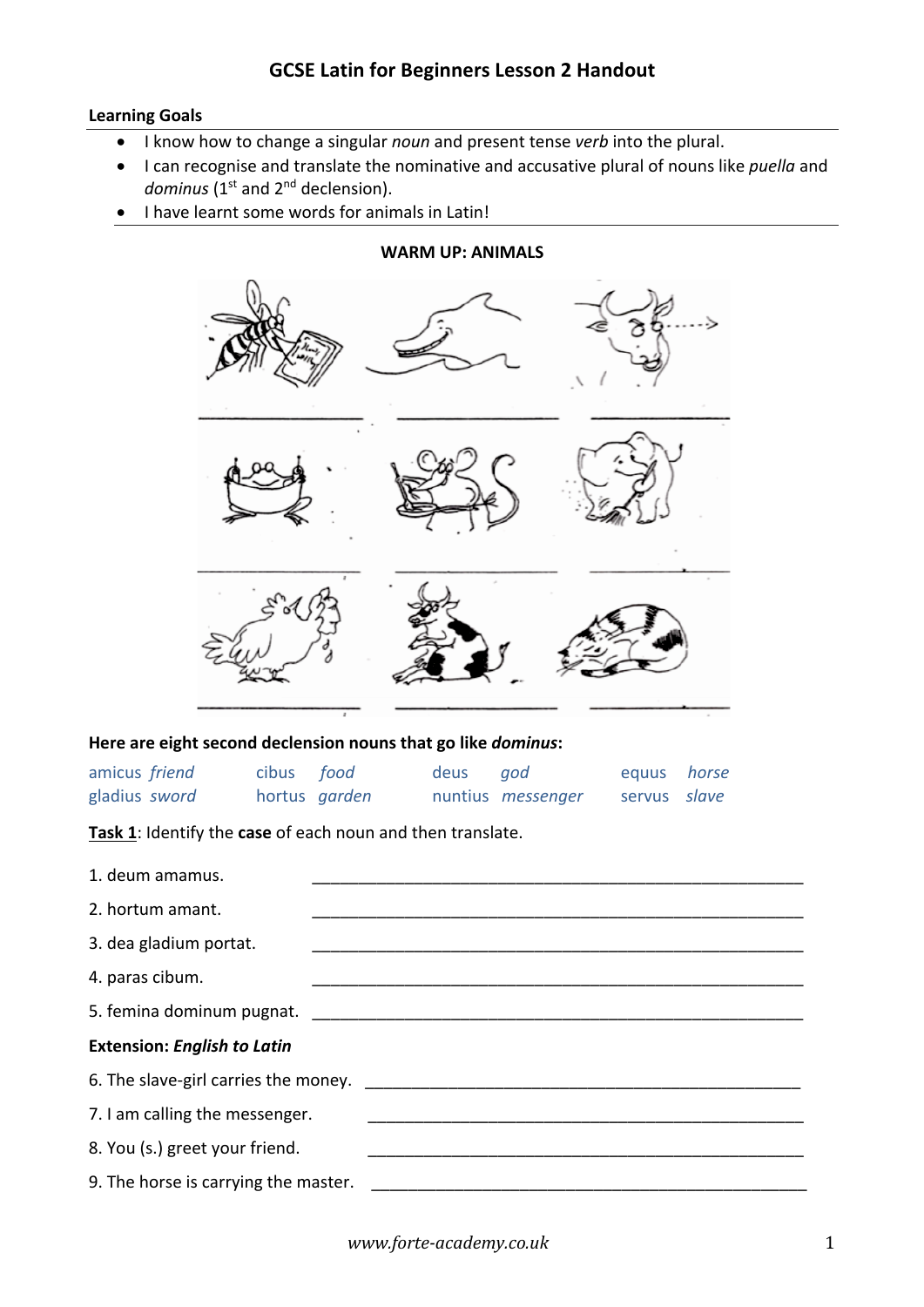# **GCSE Latin for Beginners Lesson 2 Handout**

## **FIRST AND SECOND DECLENSION NOMINATIVE AND ACCUSATIVE PLURAL**

So far we have only met nouns in the singular (i.e. when there is just one of them). There are different forms for the **plural** (i.e. when there are two or more of them). The term **number** is used when talking about whether something is singular or plural. Here are the nominative and accusative plural forms of the first two declensions. The singular forms are listed too, for revision:

|    |            | $1st$ declension | $2^{nd}$ declension |
|----|------------|------------------|---------------------|
|    |            | girl             | master              |
|    |            |                  | m                   |
| sg | nominative | puell-a          | domin-us            |
|    | accusative | puell-am         | domin-um            |
|    |            |                  |                     |
| p  | nominative | puell-ae         | domin-i             |
|    | accusative | puell-as         | domin-os            |

**Task 2:** Identify the **number** (singular/plural) and **case** of:

| 1. | hortos  | 5. deos    |
|----|---------|------------|
| 2. | insulae | 6. villas  |
| 3. | deam    | 7. Roma    |
| 4. | equi    | 8. gladium |

**Task 3:** Give the Latin (*paying attention to the number of each noun*) for:

| 1. | house (acc.)     | 4. islands (acc.) |
|----|------------------|-------------------|
| 2. | women (nom.)     | 5. sword (nom.)   |
| 3. | messenger (acc.) | 6. letters (acc.) |

**Task 4:** a) Highlight the **nominative** nouns. b) Translate into Latin:

| 1. | servi cibum parant.       |  |
|----|---------------------------|--|
| 2. | equi nuntios portant.     |  |
| 3. | amicos salutamus.         |  |
| 4. | dei Romam amant.          |  |
| 5. | nuntii epistulas portant. |  |
|    | <b>English to Latin</b>   |  |
| 6. | I am carrying letters.    |  |
| 7. | The girls are shouting.   |  |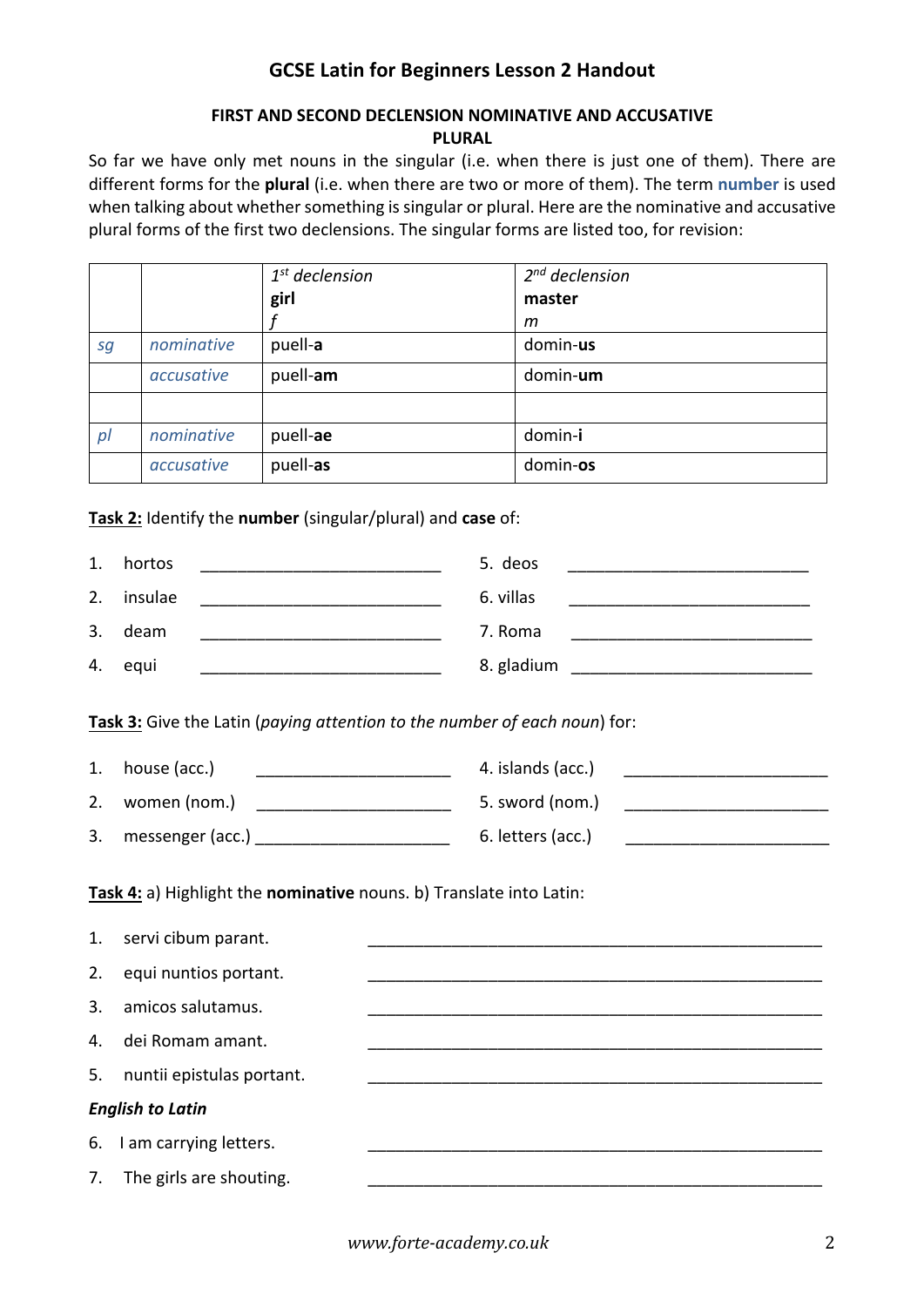# **GCSE Latin for Beginners Lesson 2 Handout**

## **Back to the animals…**

| nominative case |        | accusative case |        |
|-----------------|--------|-----------------|--------|
| singular        | plural | singular        | plural |
|                 |        |                 |        |
|                 |        |                 |        |
|                 |        |                 |        |
|                 |        |                 |        |
|                 |        |                 |        |
|                 |        |                 |        |

#### **Remember:**

| nominative case |  |
|-----------------|--|
| accusative case |  |

used when the noun is the subject

used when the noun is the **object** (on the receiving end of the action).

### **Task 5: The verb in bold is missing from each sentence**.

a) Identify which *verb* and *personal ending* (-o, -s, -t, -mus, -tis, -nt) is needed. b) Fill in the gap.

| 1. elephantos               | We love elephants                        |
|-----------------------------|------------------------------------------|
| 2. equus taurum             | The horse fights the bull                |
| 3. dominus et amicus vespas | The master and his friend kill the wasps |
| 4. delphinum                | I greet the dolphin                      |
| 5. tauri in horto           | The bulls work in the garden             |

## **Task 6: The noun in bold is missing from each sentence**.

a) Identify what *case* and *number* (singular or plural) noun is needed. b) Fill in the gap.

| 1. femina |         | amat.              | The woman loves dolphins                    |
|-----------|---------|--------------------|---------------------------------------------|
| 2.        |         | gallinas spectant. | The bulls are watching the chickens         |
| 3. vespae |         | necant.            | The wasps kill the frog                     |
| 4. puella |         | salutat.           | The girl greets the elephant                |
| 5.        |         | in horto ambulant. | The chickens are walking in the garden      |
| 6.        | sed non | necas.             | You (s.) kill the chicken but not the frogs |